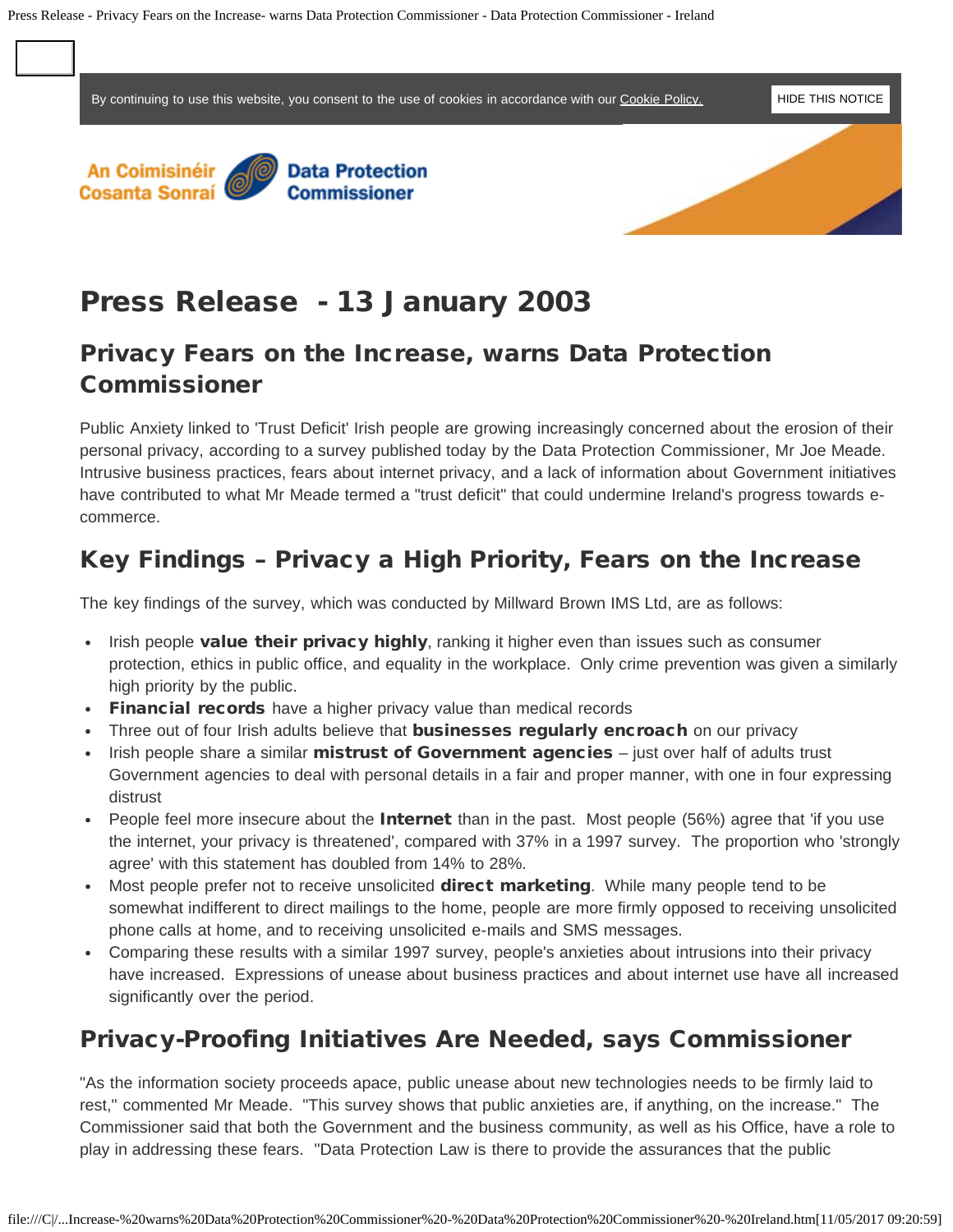Press Release - Privacy Fears on the Increase- warns Data Protection Commissioner - Data Protection Commissioner - Ireland

demand. For my part, I will be re-doubling my enforcement efforts in 2003, to ensure that people's legal rights in this area are upheld. For example, I will be launching privacy audits, and exercising a range of new powers open to me under the new Data Protection (Amendment) Bill, 2002, due to be enacted shortly. I would also urge the business community and the Government to build privacy-proofing initiatives into the way they interact with the public. Information, transparency and consent are the touchstones of good practice in both the public and private sectors, and the success of e-business will ultimately depend upon public credibility."

### DETAILED RESULTS OF SURVEY

Prepared in Collaboration with Millward Brown IMS Ltd.

#### Methodology

A sample of 1,203 respondents aged 15+ were interviewed on the Millward Brown IMS Omnibus Survey. This survey is designed to be representative (in terms of age, sex, social class, region and area) of the adult population aged 15 and over living in the Republic of Ireland. All respondents were interviewed face to face, in their own homes, by trained and experienced Millward Brown IMS interviewers. Fieldwork was conducted between 24<sup>th</sup> September and 4<sup>th</sup> October 2002. In order to maintain comparability with previous research undertaken in October 1997, the findings set out below are based only on those aged 18 years or over (1,098 respondents).

### 1. Irish People Value their Privacy

The survey shows that Irish people place a high value on their right to privacy. "Privacy of personal information" ranks higher even than the "protection of consumer rights," or "ethics in public office". 81% of adults thought that personal privacy was "very important", with a further 17% rating it "important" – making a 98% positive rating in total. Consumer protection was rated "very important" by 76% of people (and as "important" by a further 20%), whereas "ethics in public office" garnered a 71% "very important" rating (with a further 22% rating it as "important"). Only "crime prevention" received a similarly high rating by the public, with a "very important" rating of 84%, and an "important" rating of 15%. "Equality in the workplace" received a 75% "very important" rating with a further 19% rating it as "important").

# 2. Financial Records More Sensitive Than Medical Records

Perhaps surprisingly, the survey showed that Irish people place a higher privacy value on their personal financial records than on their medical records. 77% of adults rated their "financial history" as "very important" (with a further 18% rating it as "important"), compared with a 72% "very important" rating for "medical records" (with a further 21% "important" rating). Other items of personal information with strong privacy ratings were credit card details (70% very important, 14% important), and the PPS Number (60% very important, 25% important). The personal telephone number was rated "very important" by 51% of adults, and as "important" by a further 28%.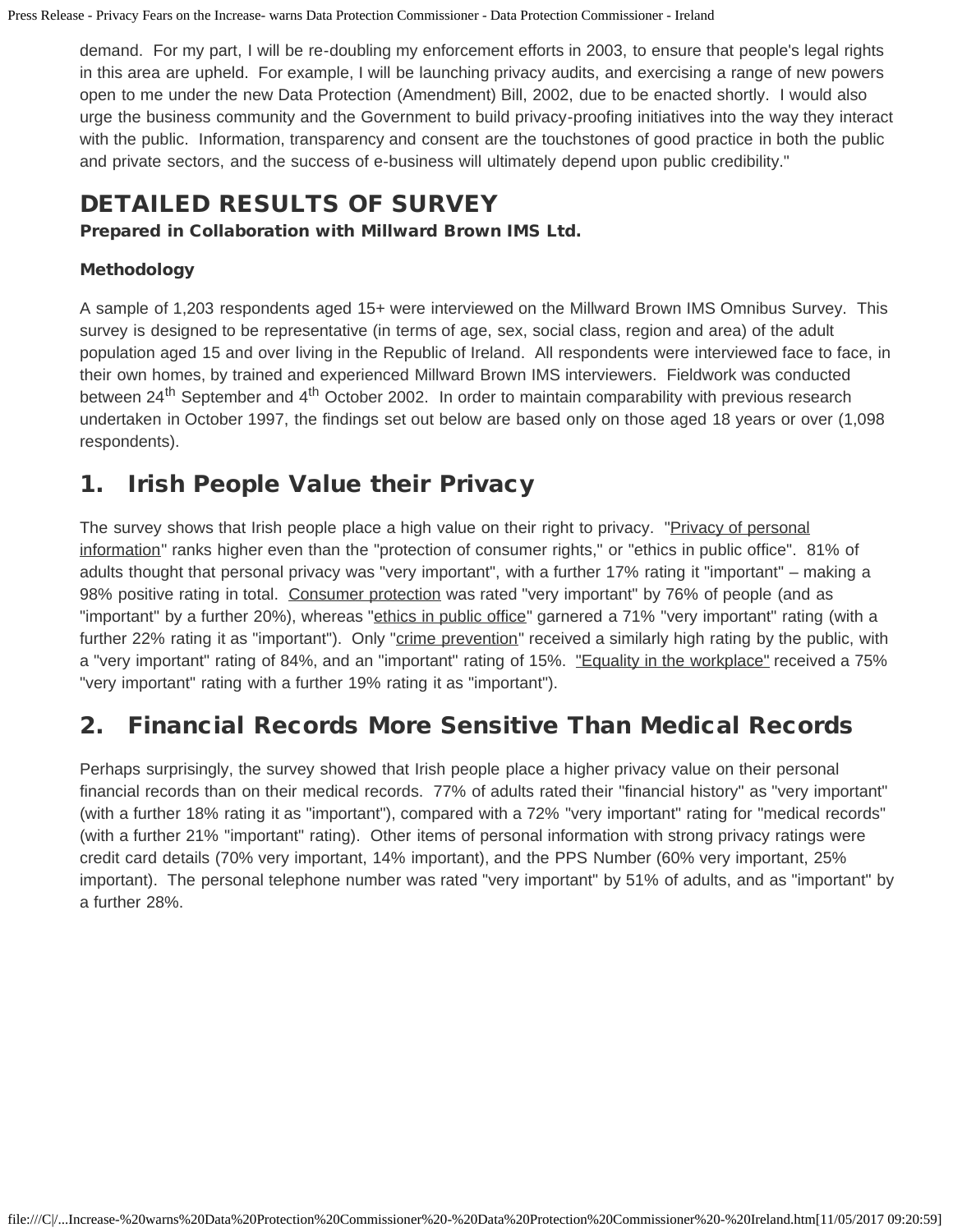Press Release - Privacy Fears on the Increase- warns Data Protection Commissioner - Data Protection Commissioner - Ireland



Other personal details received lower privacy ratings: date of birth (37% very important, 22% important), and marital status (31% very important, 19% important).



#### PRIVACY OF PERSONAL INFORMATION <u>IS BECOMING MORE IMPORTANT</u>

#### 3. Businesses Need to be More Privacy Friendly

Three out of four adults believe that businesses are encroaching upon personal privacy. 76% of people agreed with the statement that *"businesses regularly want to know more about me than they need to"* – a significant increase since 1997, when the comparable figure was 60%. More worryingly, the proportion of people who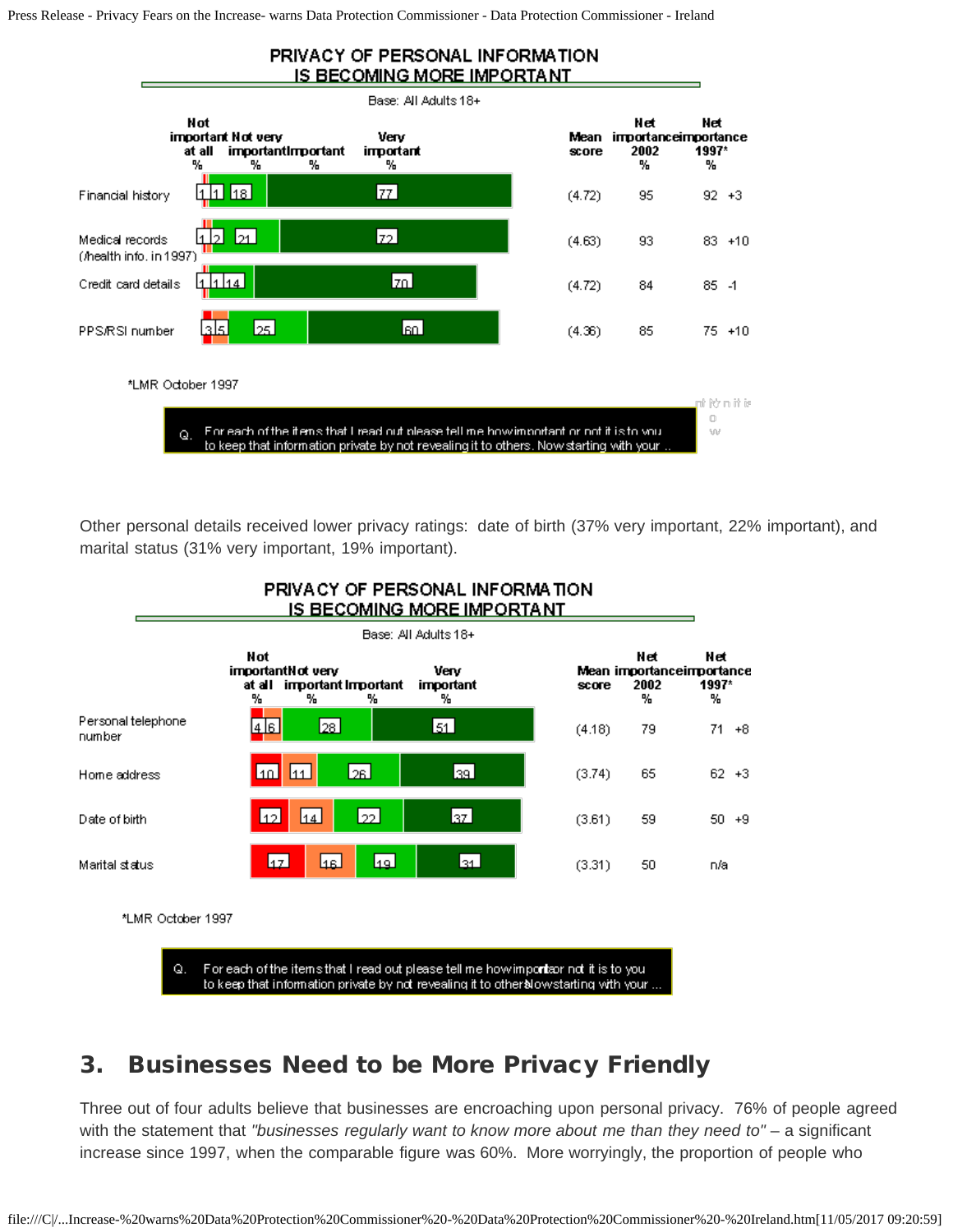*agree strongly* with this statement has more than doubled from 19% in 1997 to 41% now. This negative perception of business prevailed across all age and social class cohorts, with the professional/managerial (AB) group (85%) and married men (84%) particularly vociferous in this regard.

On the other hand, around half of adults (54%) tended to agree that they *"trust businesses to use the information they have about me in a fair and proper manner."* One in every four (25%) actively disagreed with this statement , while the remaining one in five were either ambivalent or did not know. The most sceptical were men (30% disagreeing), AB's (34%) and Dublin residents (34%).

Reaction to the notion that *'it is worth giving up some privacy to enable businesses to provide better services'* was somewhat more polarised, with quite similar proportions of all adults either agreeing (43%) or disagreeing (37%) with this proposition. Looking across the demographic groups, the balance of opinion in favour of this statement was highest among those in the lowest socio-economic group (DE), and residents of Leinster (excluding Dublin) and Connaught/Ulster. Opposition tended to outweigh agreement among Dublin residents and single women.



#### **BUSINESSES ARE ENCROACHING**

# 4. Similar Mistrust of Government Agencies

Interestingly, the general public appeared no more trusting of government organisations and agencies than they were of businesses in relation to the proper use of their personal information. Overall, just over half of adults (52%) agreed to a greater or lesser extent that they *'trust government organisations and agencies to use the information that they have about me in a fair and proper manner'.* One in every four (26%) disagreed.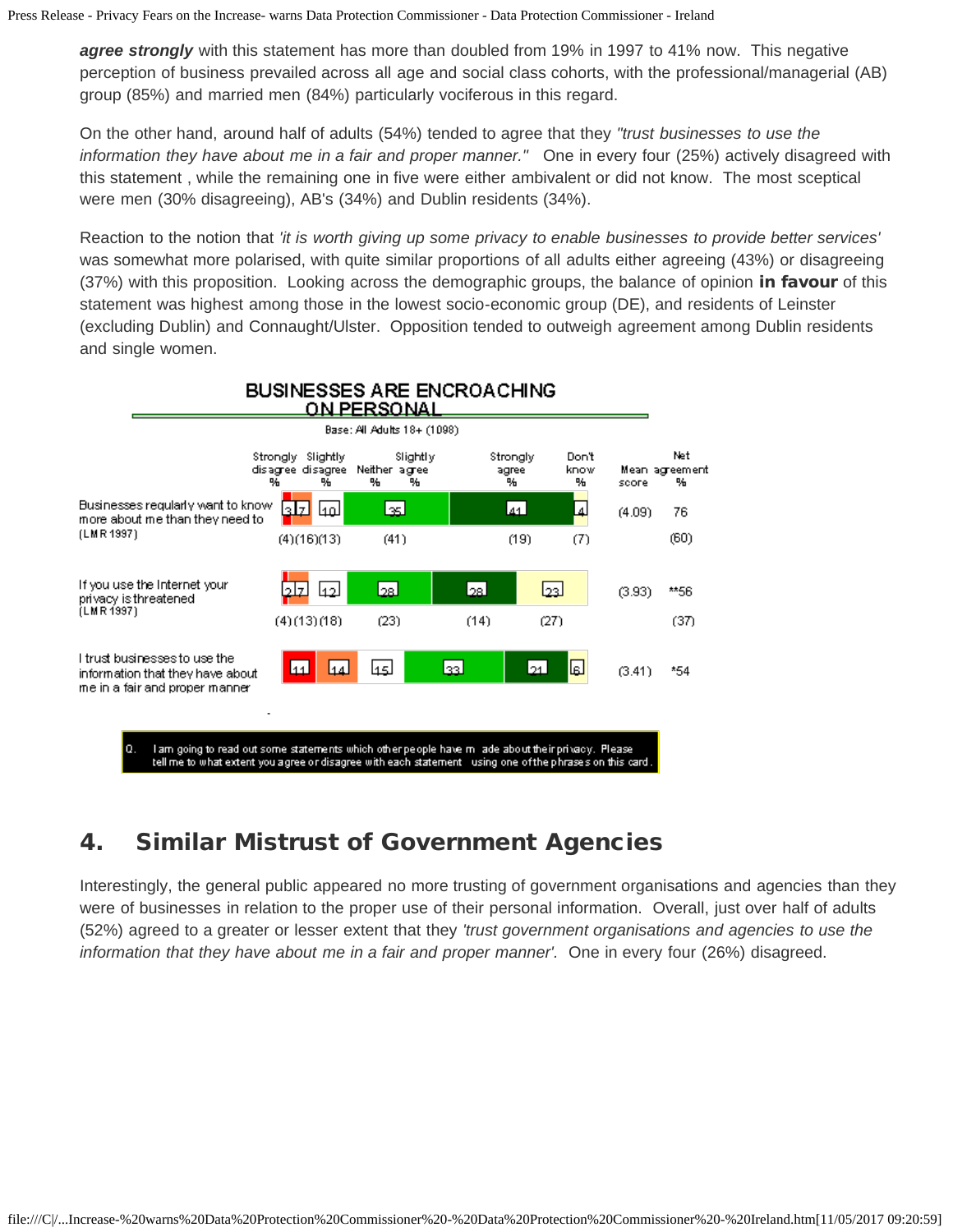Press Release - Privacy Fears on the Increase- warns Data Protection Commissioner - Data Protection Commissioner - Ireland



#### 5. Privacy and the Internet

People's fears of the internet seem to have grown in the last number of years. 56% of adults now agree that '*if you use the Internet your privacy is threatened',* compared with 37% in the 1997 survey, and the proportion that 'strongly agree' with this statement has doubled from 14% to 28%. Thus, although a similar proportion as in 1997 (23% now versus 27% then) remained uncertain (presumably through lack of knowledge and experience) of the impact of the Internet on their privacy, these latest results show that Internet users have definitely become more rather than less chary in the intervening period of the risks to their privacy.

#### People Are Hostile to Intrusive Direct Marketing

Most people tended to be opposed to, rather than in favour of, unsolicited direct marketing. Predictably, because of its more immediately intrusive nature, resistance tended to be highest to direct marketing attempts over the home telephone, with more than one in every three adults (36%) describing themselves as 'very unhappy' about this selling approach and three in five overall (60%) opposed to some extent. Antipathy to this form of direct marketing was highest among ABC1's (67%) and Dublin (67%) and Munster (70%) residents.

As regards direct marketing by e-mail or over the internet - this question was relevant for only two out of three respondents - the level of discontent was high, with 55% opposed to receiving communications this way. Middle class (ABC1) and older respondents (25 years and upwards) were the most resistant.

Focusing on those who gave an opinion about direct marketing messages via SMS/text to mobile phones, over half (54%) pronounced themselves unhappy with this type of communication. One in every four were unconcerned one way or the other and one in eight were happy to receive such communications. Young people (18 – 24 years) who tend to be the most assiduous users of mobile phones, appeared less concerned, while those in the 25 – 49 year span were the most likely to reject this method of direct marketing, as also were middle class (ABC1) respondents and Dublin and Munster residents.

Although a substantial proportion (48%) were also opposed to some degree to direct marketing through the post, this medium was also the most likely to elicit indifference - *'don't mind one way or the other'* (32%). Consequently, relative to the other forms of communication measured in the survey, direct marketing communication through the post is perhaps less contentious or intrusive. The oldest age group (65+ years) appeared the most unhappy about this type of direct marketing. Regionally, Dublin and Munster residents were also the most strongly opposed, perhaps reflecting a proliferation of 'junk mail' in more urbanised areas.

ENDS